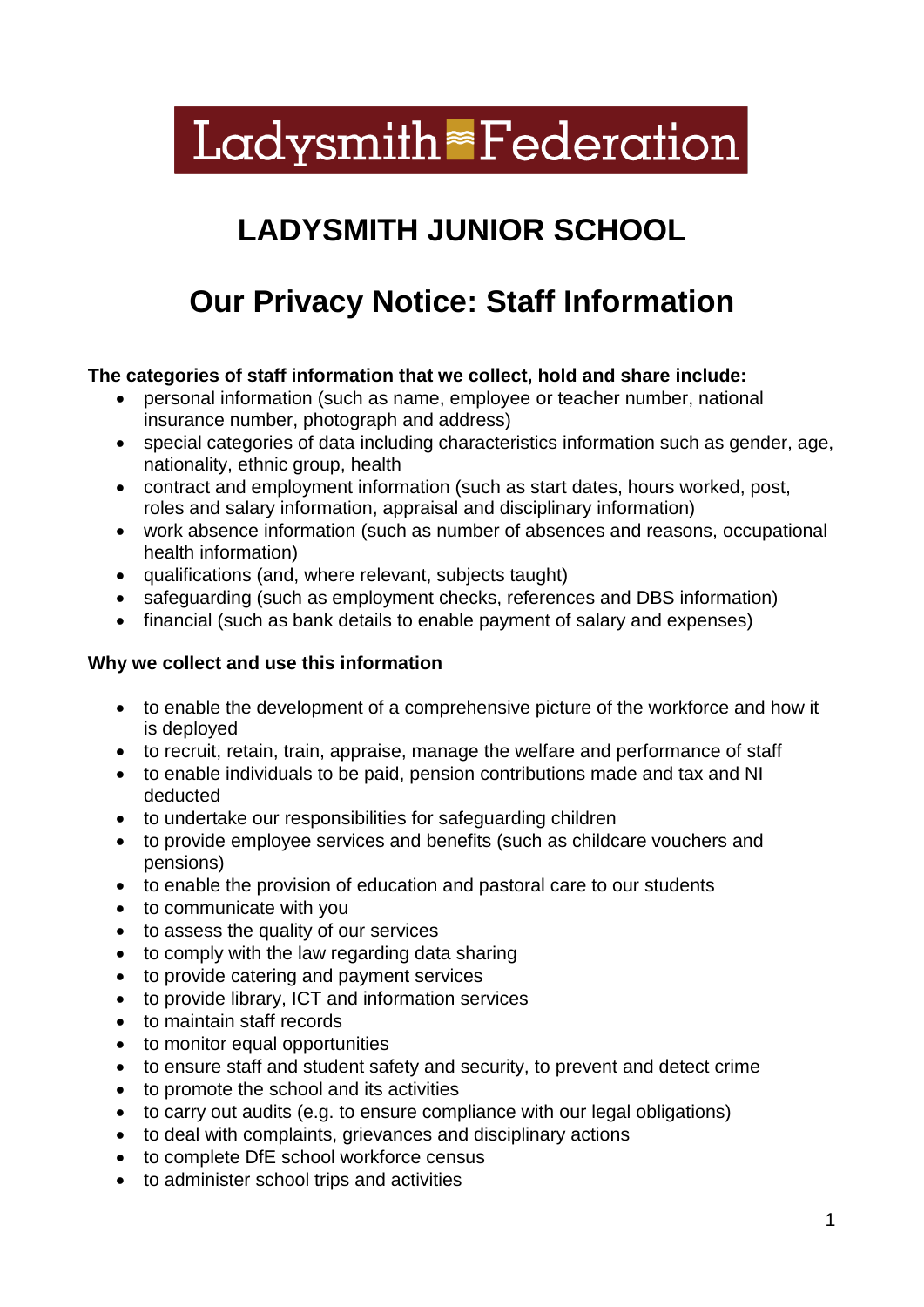# **The lawful basis on which we use this information**

We will process personal information where one or more of the following applies:

- processing is necessary for the performance of a task carried out in the public interest or in the exercise of official authority vested in the school
- consent has been obtained from the data subject
- necessary for the performance of a contract with the data subject
- processing is necessary for compliance with a legal obligation

When we collect 'special categories of personal data' eg information relating to a person's racial or ethnic origin or medical information, we will do so where we have explicit consent or where it is necessary for us to comply with our obligations under employment, social security or social protection laws. There may also be times where it is necessary for us to process this type of data to protect the vital interests of the data subject or someone where the data subject is physically or legally incapable of giving consent.

#### **Collecting staff information**

Whilst the majority of information you provide to us is mandatory or required as a contractual obligation of your employment, some of it is provided to us on a voluntary basis. In order to comply with the General Data Protection Regulation, we will inform you whether you are required to provide certain information to us or if you have a choice in this.

#### **Storing this information**

We hold school workforce data as specified in our Record Retention Schedule. The period of time varies according to the nature of the data. Most records are retained for a period of 6 years after the employee has ceased employment with the school.

#### **Who we share this information with**

We routinely share relevant information about our employees with:

- our local authority
- Department for Education (DfE)
- future employers (for reference information)
- examination boards
- catering and trip payment service providers
- communication service providers
- school trip providers and destinations (for example names to purchase tickets)
- IT service providers to enable access to services
- payroll service provider (DCC)
- LGPS and Teacher Pensions
- HMRC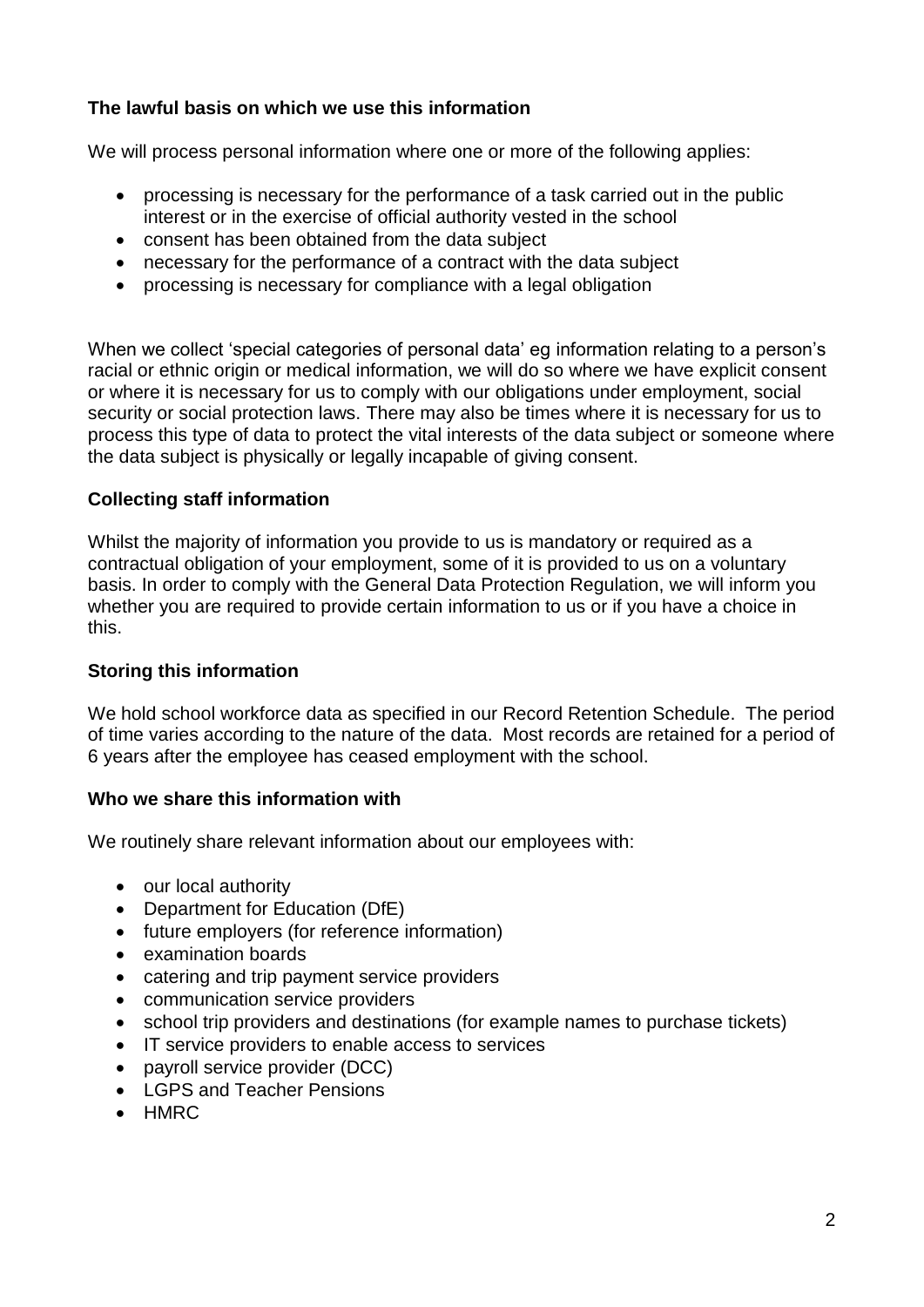### **Why we share school workforce information**

We do not share information about employees with other organisations without consent unless the law and our policies allow us to do so.

- Local authority We are required to share information about our workforce members with our local authority (LA) under section 5 of the Education (Supply of Information about the School Workforce) (England) Regulations 2007 and amendments.
- Department for Education (DfE) We share personal data with the Department for Education (DfE) on a statutory basis. This data sharing underpins workforce policy monitoring, evaluation, and links to school funding / expenditure and the assessment of educational attainment.

# **Data collection requirements**

The DfE collects and processes personal data relating to those employed by schools and local authorities that work in state funded schools (including all maintained schools, all academies and free schools and all special schools including Pupil Referral Units and Alternative Provision). All state funded schools are required to make a census submission because it is a statutory return under sections 113 and 114 of the Education Act 2005

To find out more about the data collection requirements placed on us by the Department for Education including the data that we share with them, go to [https://www.gov.uk/education/data-collection-and-censuses-for-schools.](https://www.gov.uk/education/data-collection-and-censuses-for-schools)

The department may share information about school employees with third parties who promote the education or well-being of children or the effective deployment of school staff in England by:

- conducting research or analysis
- producing statistics
- providing information, advice or quidance

The department has robust processes in place to ensure that the confidentiality of personal data is maintained and there are stringent controls in place regarding access to it and its use. Decisions on whether DfE releases personal data to third parties are subject to a strict approval process and based on a detailed assessment of:

- who is requesting the data
- the purpose for which it is required
- the level and sensitivity of data requested; and
- the arrangements in place to securely store and handle the data

To be granted access to school workforce information, organisations must comply with its strict terms and conditions covering the confidentiality and handling of the data, security arrangements and retention and use of the data.

For more information about the department's data sharing process, please visit: <https://www.gov.uk/data-protection-how-we-collect-and-share-research-data>